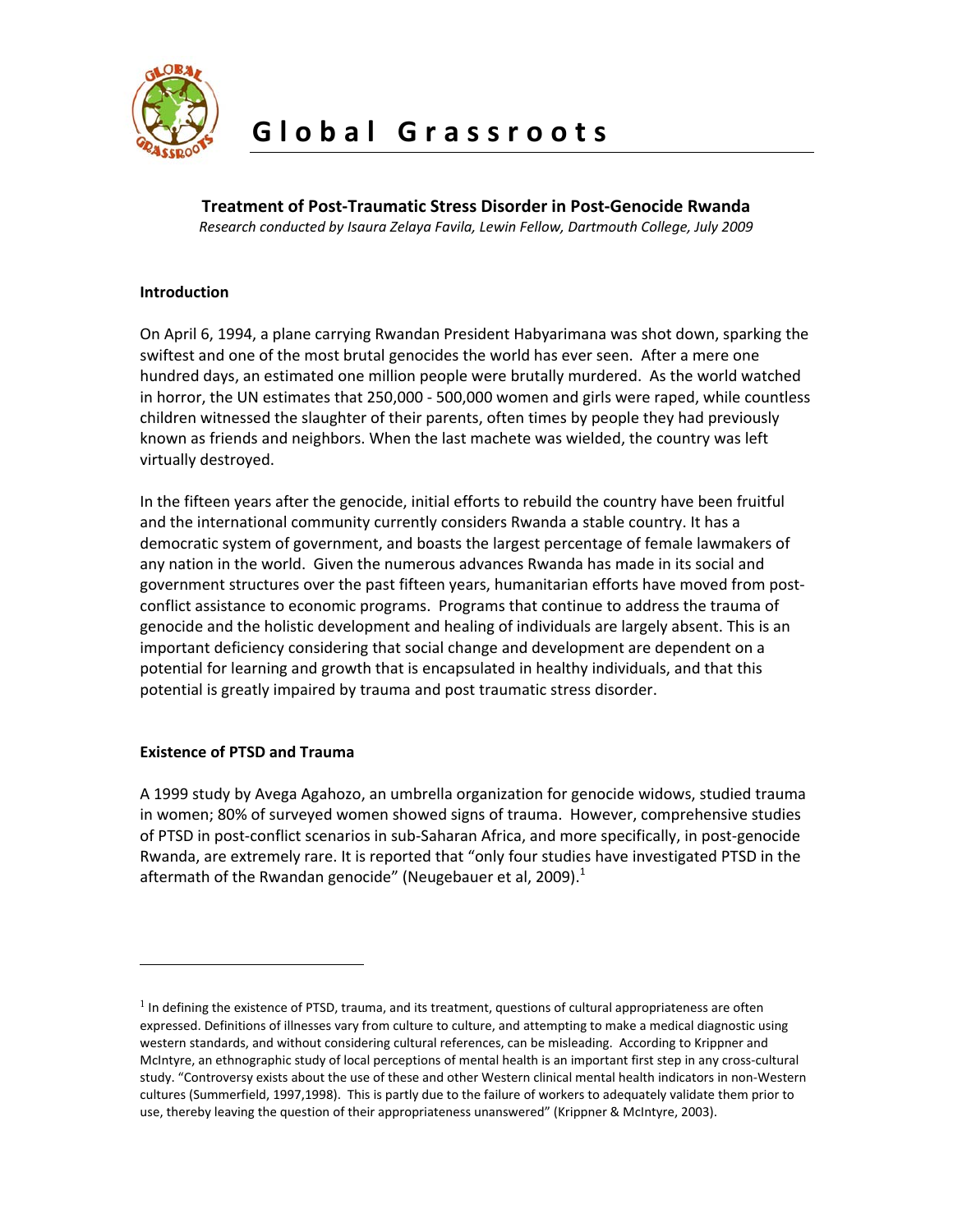Neugebauer et al analyze the 1995 National Trauma Survey of 1547 Rwandan children ages 8 to 19 and find that between 54 and 62% (depending on the sample used) of interviewed children exhibited probable PTSD.

Rates of probable PTSD exhibited a positive relationship with degree of exposure to traumatic events in a wartime violence checklist designed for the purposes of the study. Items on the checklist included witnessing killings and having their lives threatened, losing immediate family members, witnessing rape or sexual mutilation, etc. Using a DSM-IV diagnosis of PTSD, the study reports that:

In Sample 1, 95% of respondents reported one or more re‐experiencing symptoms, 95% reported three or more avoidance/blunting symptoms and 63% reported two or more arousal symptoms; in Sample 2, these figures were 96%, 95%, and 56%, respectively (Neugebauer et al, [2](#page-1-0)009) $^2$ .

While studies such as that done by Neugebauer et al indicate that women living in postgenocide Rwanda report higher rates of post traumatic stress symptoms than men do, these findings are consistent with a range of Western and non-Western studies, indicating that a mixture of biological, cultural and situational factors are probably playing a part in the experiencing and reporting of symptoms.

A significant amount of research indicates similar findings in other warn torn populations<sup>[3](#page-1-1)</sup>, further corroborating the reliability of the study by Neugebauer et al. Given this, and the hindrance that PTSD places on personal and social development<sup>[4](#page-1-2)</sup>, findings of the study underline the existence of post traumatic stress syndrome in post-genocide Rwanda, and a need for its treatment.

### **Treatment of PTSD**

 $\overline{a}$ 

The genocide destroyed infrastructure necessary for effective treatment of trauma and PTSD. "As a result of these dramatic events [the genocide], there was no structure to address the psychosocial needs of these people. The only psychiatric hospital (Ndera hospital) that existed in the country was not operational. In effect, in 1994 all of its patients and most of the staff were killed" (Chauvin, Mugaju, & Comlavi, 1998). All of Rwanda's psychiatrists left during the war (Palmer, 2002). And according to Sally Satel of the American Enterprise Institute for Public Policy Research, even in 2005 there was only one psychiatrist in all of Rwanda (Satel, 2005). By the summer of 2008, three psychiatrists practiced in the country.

<span id="page-1-0"></span> $2$  Neugebauer et al also caution that symptoms may present differently in another culture (imposing a downward bias on these results), which the study does not consider.<br><sup>3</sup> See work by W Thienkrua et al in Southern Thailand, EB Carlson and R Rosser‐Hogan in Cambodia, E Hauf and P

<span id="page-1-1"></span>Vaglum in Vietnam, JD Kinzie, JK Boehnlein, PK Leung, U Moore, C Riley et al in Southeast Asia, etc. For more

<span id="page-1-2"></span>references see page 12 of the article by Neugebauer et al.<br><sup>4</sup> In the case of this study, researchers report that "rates of 'probable PTSD' were 100% among the most highly exposed survivors, suggesting that extreme catastrophic man‐made violence extinguishes psychological resilience" (Neugebauer et al, 2009).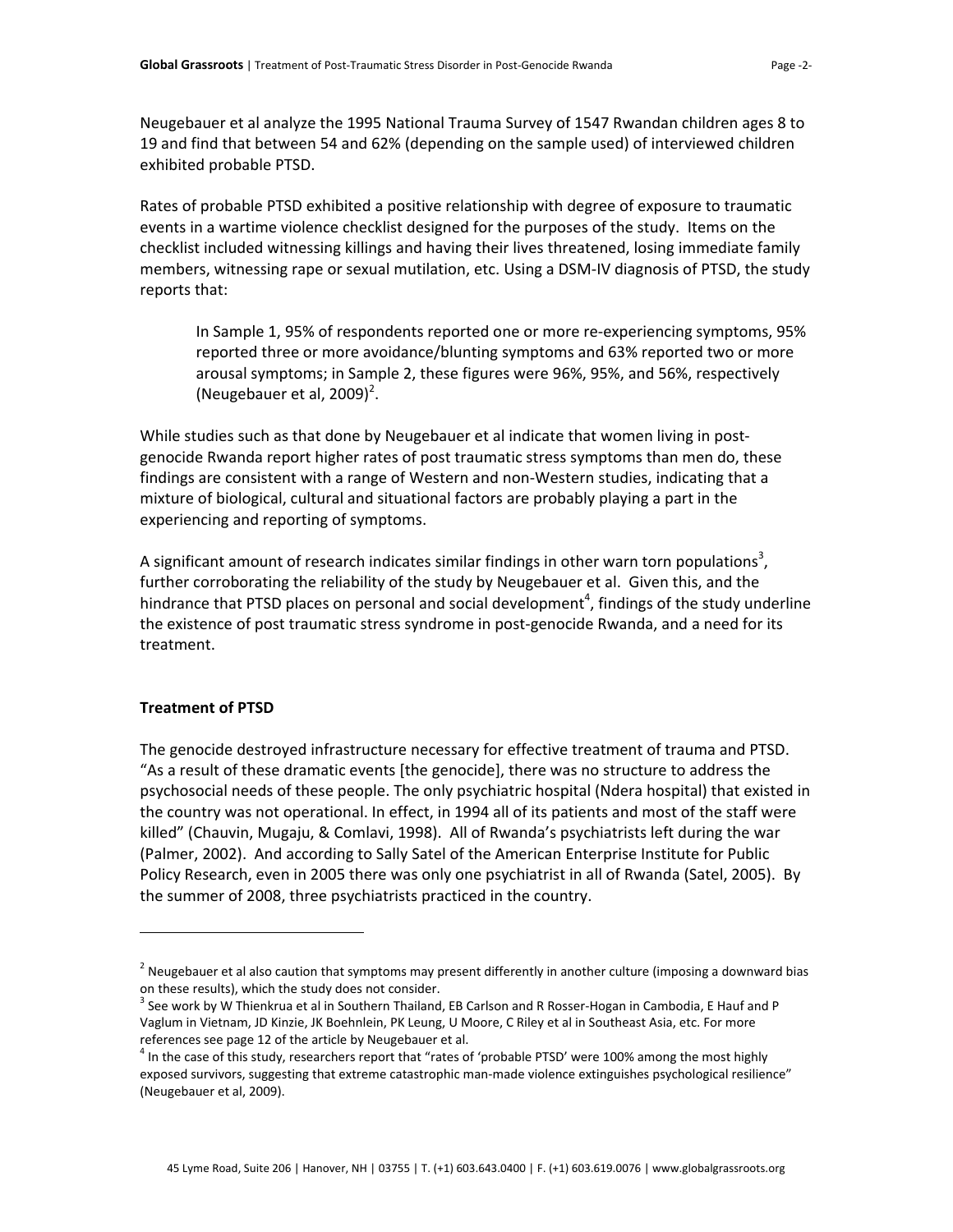As a result of the destruction of public health infrastructure during the conflict, post‐genocide recovery and trauma healing programs began their efforts at a considerable disadvantage. Trauma healing programs were instituted without a solid foundation. Most programs represented a Western philosophy; they were the efforts of international NGOs or of partnerships between the Rwandan government and international organizations. They were budding efforts in a country whose psychiatric infrastructure had never been good, but was now practically nonexistent. As such, the programs failed to be comprehensive and sensitive to the specific context of the genocide. "In 1994, many such interventions [psychosocial interventions] were insensitive to Rwandan culture, economy and politics. In addition, they lacked coherence and coordination between, and within, humanitarian, military and political endeavour (Pottier, 1996; Gracia Antiquera & Morales Suarez‐Varela, 1999; Banatwala & Zwi, 2000)" (Palmer, 2002).

A second obstacle to effective provision of trauma counseling for victims of the genocide has been the usual Kigali location of NGOs and counseling programs. Rural women generally do not have the resources to make a trip to the capital, and many NGOs cannot afford to send counselors into different rural areas. When existing, mobile clinics have been successful in reaching greater numbers of patients.

Additionally, the nature of traditional medicine in Rwanda has changed since the genocide, impacting the type of health care that is available to trauma victims. Chauvin et al report that before 1994, most medical care offered in the country was either western medicine or traditional care, which took a holistic approach to healing. Most traditional health care practitioners did not survive the genocide, and traditional medicine has changed to one with an emphasis on herbalism.

It must also be noted that much of the current discourse relabels people as either victims or those associated with the perpetration of the genocide. Programs are often targeted to either the "victims" or the "perpetrators" and reconciliation is often attempted only within these roles. Instead of promoting unity and reconciliation, a basic philosophy of healing continues to divide the country.

November of 1994 saw the birth of a Mental Health Coordination office (under the Ministry of Health). In June of 1995, the National Trauma Center was opened under the Ministry of Rehabilitation and Social Reintegration. The Mental Health Coordination office supervised Ndera Psychiatric Hospital and the National Trauma Center. Ndera offered traditional psychiatry; the National Trauma Center was responsible for those suffering from trauma.<sup>[5](#page-2-0)</sup>

One of the most important public initiatives in trauma healing was a collaborative effort between UNICEF and the Ministry of Health. After the genocide, UNICEF had developed a Children in Especially Difficult Circumstances (CEDC) program, which in turn began a trauma recovery program. Initially, it represented a collaborative effort between UNICEF (CEDC) and

 $\overline{a}$ 

<span id="page-2-0"></span><sup>&</sup>lt;sup>5</sup> According to the Centre for Research on the Epidemiology of Disasters, the immediate aftermath of the genocide reflected a desire to separate psychosocial from psychiatric care, but a more holistic perspective was adopted in subsequent years, calling for the unification of both fields when adopting a national mental health policy (Centre for Research on the Epidemiology of Disasters, 1998).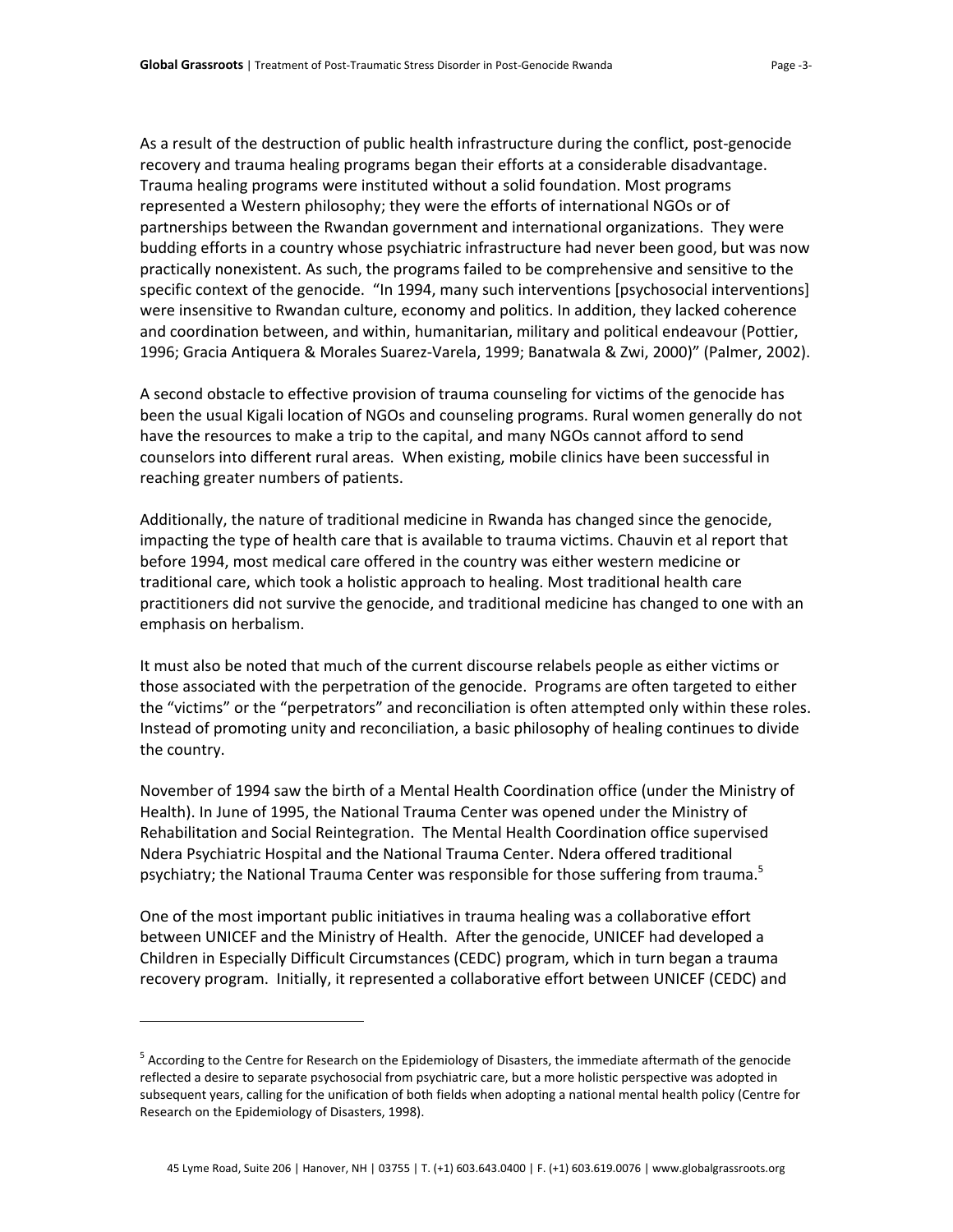the Ministry of Rehabilitation and Social Reintegration (MINIREISO), but it eventually came under Rwanda's Ministry of Health. It aimed to address the needs of war traumatized children and their caretakers by using a community based approach. This effort brought about the inauguration of the National Trauma Center (NTC). UNICEF's main efforts were focused through the NTC, which was the largest of the projects that "provide psychosocial and trauma recovery interventions, as well as family reunification services under the coordination of the MoH in collaboration with UNICEF and NGO partners" (Chauvin et al, 1998).

The main objectives of the National Trauma Center include capacity building (the training of Rwandan trauma specialists and social agents including teachers, caretakers, social and health workers, and community leaders on issues surrounding trauma after the genocide), the provision of "outpatient clinical services to severely traumatized children, adults, and families (clinical support)" (Chauvin et al, 1998), the organization of campaigns to sensitize communities around trauma (community oriented approach), research on genocide (collection of data), government assistance (coordination/capacity building), and coordination of "all psychosocial activities (coordination)" (Chauvin et al, 1998).

A 1998 evaluation of the UNICEF and NTC programs in Rwanda found that over 25,000 social workers were trained in two day courses between 1995 and 1998. The purpose of the courses is to teach caregivers to interact with traumatized children at work. Chauvin et al found that still more social workers and trainings were needed, and with a better focus on counseling. In addition, they suggest "training a core group of professionals to be able to carry out both the clinical work and to supervise the mental health clinicians and the trauma advisors working on the district level" (Chauvin et al, 1998).

In evaluating the clinical support program, the researchers found that need for clinical services overwhelmingly exceeded what the staff provided. Less than 1% of the target population was reached between 1995 and 1998, in part because of the location of the NTC in a remote Kigali suburb. The installation of mobile clinics that worked two days a week increased attendance significantly. "Lack of involvement of health care professionals in general" (Chauvin et al, 1998) was also reported as a major flaw. <sup>[6](#page-3-0)</sup>

In the aftermath of the genocide, NGOs' activities in trauma healing helped address a dire need that could not be met by the Rwandan government's capacity. In efforts to provide safe spaces for victims of the genocide, large NGOs gave a minimum of training in trauma counseling to local workers. The purpose of this method was to efficiently create workers able to give counseling at a very basic level. See appendix for a list and contact information for key NGOs working in Rwanda on trauma healing.

Unfortunately, these programs have not provided an effective long term solution to the widespread trauma created by the genocide. According to USAID's Center for Development Information and Evaluation, "even these useful programs […] fall short of meeting the huge need. Moreover, urban women are generally more likely than rural women to find access to assistance" (Newbury & Baldwin, 2000). Fifteen years later, many organizations are now

 $\overline{a}$ 

<span id="page-3-0"></span> $6$  More updated information on the government's role and the National Trauma Center is needed. The information used dates from 1998.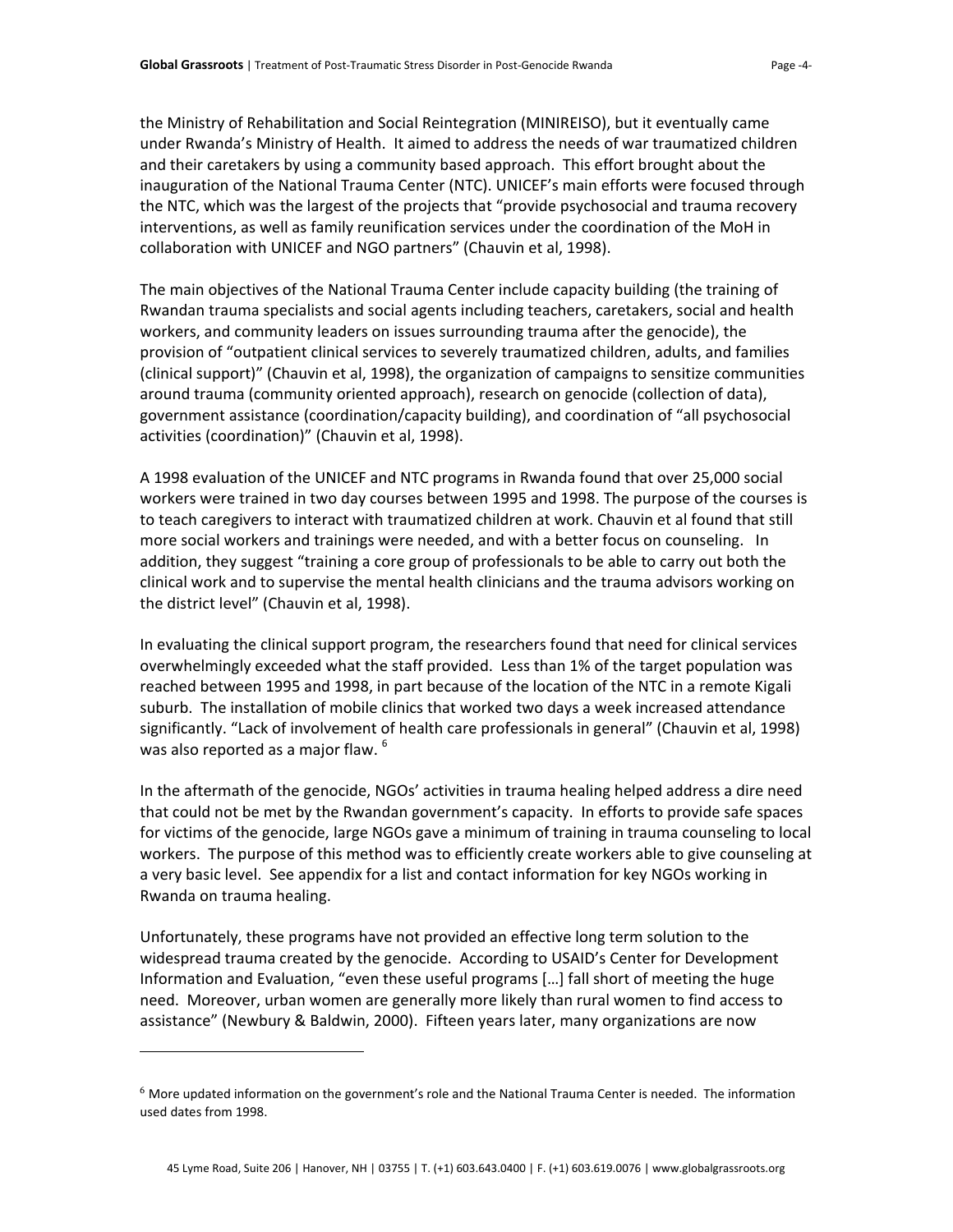switching their limited resources and focus from genocide trauma healing to other issues deemed more current like HIV treatment and care. However, the gap between the need and delivery of trauma care in Rwanda still exists to a large extent.

Appendix 1 provides a list of organizations currently working on trauma issues in Rwanda.

### **Conclusion**

Since the initial response to the genocide in Rwanda, efforts have been made to reevaluate the importance of psychosocial support after significant exposure to trauma. Unfortunately, in most post-conflict countries like Rwanda, there are fewer economic, physical and environmental resources to help build human capacity, promote social ecology and strengthen the culture and values of a community, upon which psychosocial well‐being is dependant (Psychosocial Working Group, 2004). Further, poverty continues to exacerbate the despair and lack of emotional wellbeing endured by survivors of war and conflict. Fifteen years after genocide, the need still exists for expanding the capacity of existing mental health treatment programs and investing in new programs to address the underlying trauma and its impact on the capacity of individuals and communities to rebuild effectively after war.

## **Sources**

(2005). Ibuka. Retrieved July 14, 2009, from Never Again International Web site: http://www.neveragaininternational.org/news/ibuka.html

(2006). Programme psycho‐socio‐medical (P.P.S.M.). Retrieved July 7, 2009, from Avega Agahozo, Association des Veuves du Genocide Web site: http://www.avega.org.rw/ppsm.htm

(2007). Caritas RWANDA engagée dans l'intégration des personnes avec handicap dans la réponse contre le VIH Version imprimable. Retrieved July 16, 2009, from Caritas Rwanda Web site: http://www.caritasrwanda.org/spip.php?article64&var\_recherche=Handicap

(2007). Historique. Retrieved July 16, 2009, from Caritas Rwanda Web site: http://www.caritasrwanda.org/spip.php?article11

(2008, July). Eastern Africa mapping report. Retrieved July 15, 2009, from Global Campaign for Microbicides Web site: http://www.global‐campaign.org/clientfiles/EasternAfrica‐MappingReport.pdf

(2008, October 6). Postgraduates programs. Retrieved July 16, 2009, from National University of Rwanda Web site: http://www.nur.ac.rw/spip.php?article194

(2008, October 6). Undergraduates programs. Retrieved July 16, 2009, from National University of Rwanda Web site: http://www.nur.ac.rw/spip.php?article193

(2008). Programmes or units. Retrieved July 19, 2009, from National Unity and Reconciliation Commission Web site: http://www.nurc.gov.rw/index.php?option=com\_content&view=article&id=54&Itemid=37

(2008). Rwanda. Retrieved July 2, 2009, from Survivor Corps Web site: http://www.survivorcorps.org/NetCommunity/Page.aspx?pid=317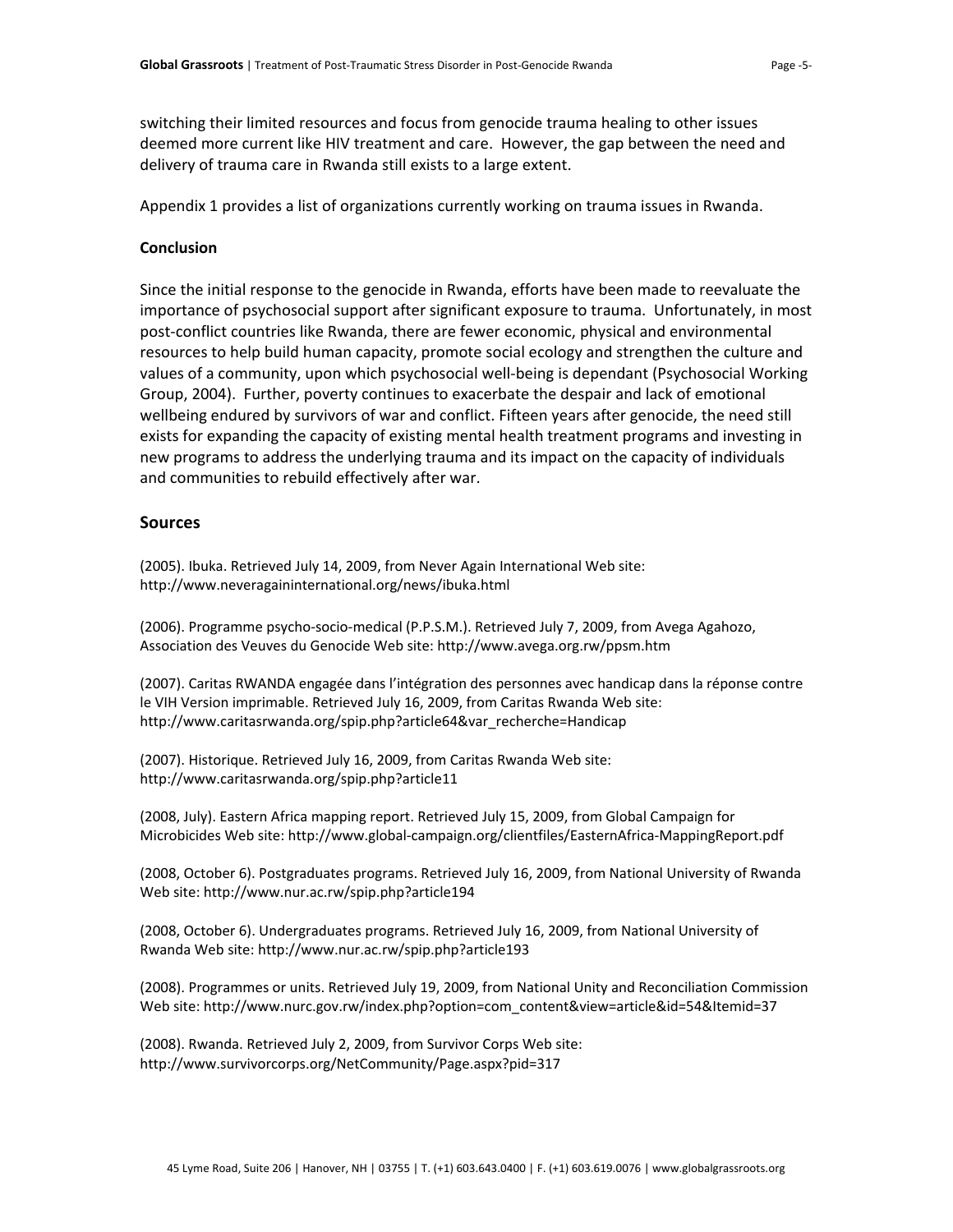(2009, May). Mission Rwanda. Retrieved July 16, 2009, from Medecins du Monde Web site: http://www.medecinsdumonde.org/fr/nos\_missions/etranger/rwanda

(2009). Contact Us ‐ Save the Children U.S. Retrieved July 19, 2009, from Save the Children Web site: http://www.savethechildren.org/about/contact.html

(2009). Training. Retrieved July 7, 2009, from Luna Training Consultancy Ltd Web site: http://www.lunatraining.com/default.asp

(2009). About Luna. Retrieved July 7, 2009, from Luna Training Consultancy Ltd Web site: http://www.lunatraining.com/default.asp

(2009). Our approach. Retrieved July 7, 2009, from Luna Training Consultancy Ltd Web site: <http://www.lunatraining.com/default.asp>

(2009). World Vision contact information. Retrieved July 19, 2009, from World Vision Web site: http://www.worldvision.org/content.nsf/about/contact‐information

All NGOs. Retrieved July 16, 2009, from Rwanda Development Gateway Web site: http://www.rwandagateway.org/ngos/affiche\_allno12.php3

Caritas Rwanda. Retrieved July 17, 2009, from Caritas.org Web site: http://www.caritas.org/worldmap/africa/rwanda.html

Chauvin, L, Mugaju, J, & Comlavi, J, (1998).Evaluation of the psychosocial trauma recovery programme in Rwanda. *Evaluation and Programming Planning*, *21*, 385‐392.

Contact Save the Children Denmark. Retrieved July 19, 2009, from Save the Children Denmark Web site: http://www.redbarnet.dk/Contact\_Us.aspx

Contact Us. Retrieved July 17, 2009, from Medecins du Monde Web site: http://www.medecinsdumonde.org/gb/nous\_contacter

Country profile: Rwanda. Retrieved July 15, 2009, from Trocaire: Working for a Just World Web site: http://www.trocaire.org/en/whatwedo/countriesweworkin?mact=Country%2Cm4%2Ccountrypage%2C0 &hl=en&m4returnid=81&m4cid=84&m4submit=Go

Habimana, Didier (2009, June). Rwandan genocide: history and World Vision's work toward reconciliation. Retrieved July 19, 2009, from World Vision Web site: http://www.worldvision.org/news.nsf/news/world‐ vision‐in‐rwanda‐200906‐enews

Kinoti, Kathambi (2005, May). An interview with Mary Balikungeri, the Executive Director of the Rwanda Women's Community Development Network (RWN). Retrieved July 15, 2009, from Association for Women's Rights in Development Web site: http://www.awid.org/eng/Issues‐and‐ Analysis/Library/Restoring‐Hope‐to‐Rwanda‐s‐Women

Krippner, S, & McIntyre, T (Ed.). (2003). *The psychological impact of war trauma on civilians: An international perspective*. Westport, CT: Praeger Publishers.

Moore, Jina (2009). Rwanda's genocide‐‐15 years later. *GlobalPost*, Retrieved July 2, 2009, from http://www.globalpost.com/dispatch/africa/090405/rwandas‐genocide‐%E2%80%94‐15‐years‐later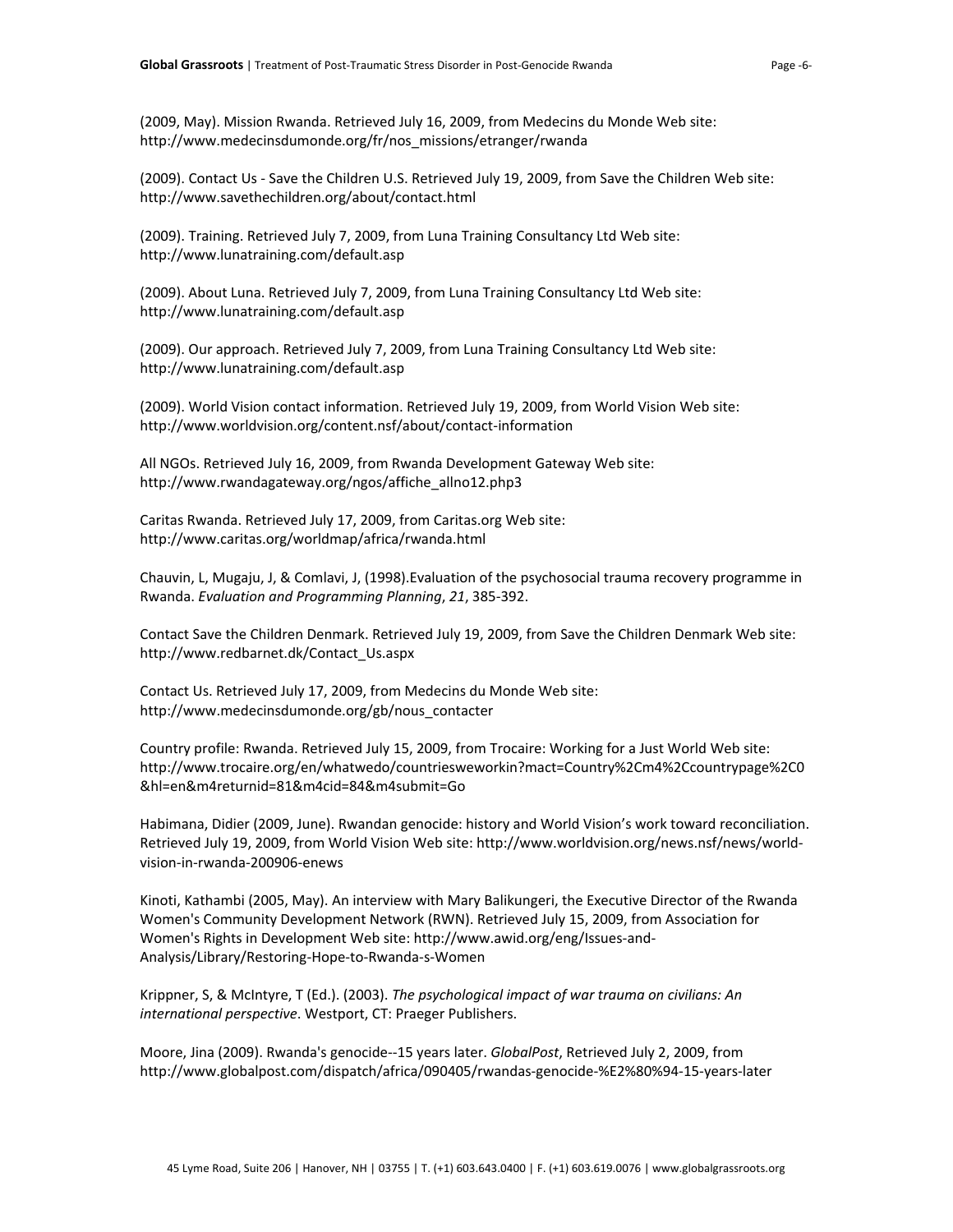Neugebauer, R et al (2009).Post‐traumatic stress reactions among Rwandan children and adolescents in the early aftermath of genocide. *International Journal of Epidemiology*.

• Electronic publication—ahead of print.

Newbury, C & Baldwin, H (2000, July). Aftermath: Women's organizations in post‐conflict Rwanda. Retrieved July 6, 2009, from U.S. Agency for International Development Web site: http://pdf.usaid.gov/pdf\_docs/PNACJ324.pdf

Olij, J (2005). Trauma awareness, healing, and group counselling in secondary schools. *Intervention: The International Journal of Mental Health, Psychosocial Work and Counselling in Areas of Armed Conflict*, *3*, Retrieved July 7, 2009, from www.interventionjournal.com/downloads/31pdf/51\_56%20Olij.pdf

Palmer, I (2002).Psychosocial costs of war in Rwanda. *Advances in Psychiatric Treatment*, *8*, 17‐25.

Pereira, Sylvie. Alert in Rwanda. Retrieved July 19, 2009, from International Alert Web site: http://www.international‐alert.org/rwanda/index.php

Psychosocial Working Group. (2004, May) *Considerations in Planning Psychosocial Programs.* Retrieved from http://www.forcedmigration.org/psychosocial/papers/PWGpapers.htm

Psychosocial Working Group. (2003, October) *Psychosocial Intervention in Complex Emergencies: Framework for Practice.* Retrieved from: http://www.forcedmigration.org/psychosocial/papers/PWGpapers.htm.

Rwanda. Retrieved July 19, 2009, from Save the Children UK Web site: http://www.savethechildren.org.uk/en/987.htm

Rwanda: our work. Retrieved July 16, 2009, from Handicap International Web site: http://www.handicap‐ international.us/in‐the‐world/states‐of‐intervention/programs/rwanda/historique‐de‐nos‐ interventions/?dechi\_programmes[selpays]=45

Satel, S (2005, March 29). Bread and shelter, yes. Psychiatrists, no. Retrieved July 3, 2009, from American Enterprise Institute for Public Policy Research Web site: http://www.aei.org/article/22210

Women's Commission for Refugee Women and Children, (April, 2001). You cannot dance if you cannot stand: A review of the Rwanda Women's Initiative and the United Nations High Commissioner for Refugees' commitment to gender equality in post-conflict societies. Retrieved July 1, 2009, from http://www.unhcr.org/cgi‐[bin/texis/vtx/search?page=search&docid=3c14daaf4&query=ICYCUZUZU](http://www.unhcr.org/cgi-bin/texis/vtx/search?page=search&docid=3c14daaf4&query=ICYCUZUZU)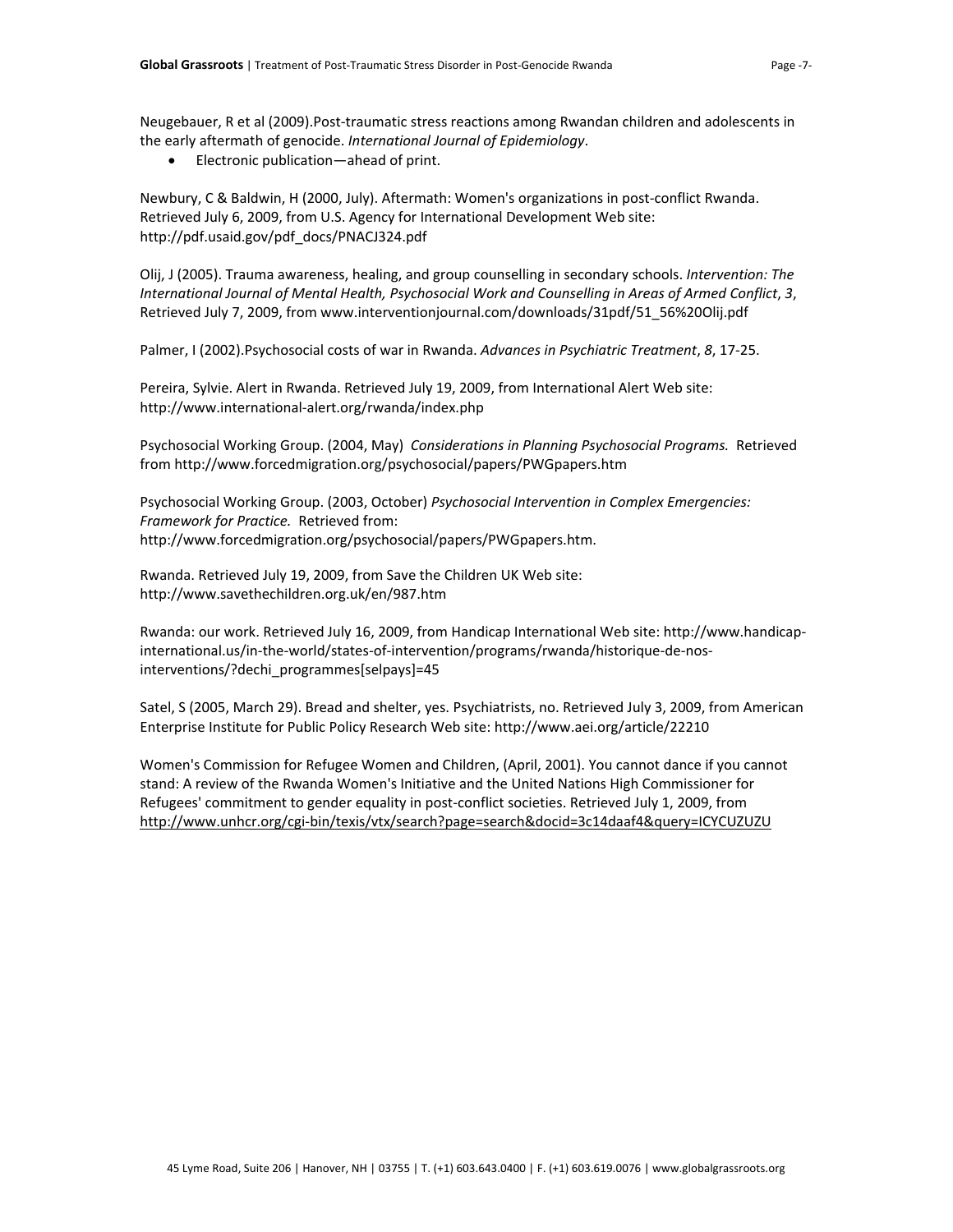# **APPENDIX 1 Actors and Organizations working in the psychosocial field in Rwanda**

#### *Government institutions:*

**National Unity and Reconciliation Commission (NURC)** Indirectly related to government structures for the healing of trauma is the National Unity and Reconciliation Commission, "a government program in Rwanda dedicated to creating a peaceful, united, and prosperous nation" (2008); its programs aim to reestablish a fabric of social trust that was destroyed during the genocide. NURC partners with Survivor Corps (see below) to support projects of national reconciliation.

Telephone: +250 571761 , 571766 Fax: +250 571759 Email: unity@rwanda1.com

*Academic institutions:*

The **Université Nationale du Rwanda** (National University of Rwanda) has a department of clinical psychology through the Faculty of Medicine. It offers both a bachelor and masters degree in clinical psychology. It is not possible for doctors to specialize in psychiatry in Rwanda—the country is currently unable to train its own psychiatrists.

### *Religious groups:*

Religious charities have played an important role in the treatment of trauma in Rwanda. Some of the larger organizations include the following:

### **Caritas**

Caritas Rwanda was founded in 1962 as an independent, Catholic, non‐profit organization. It was incorporated into Caritas International in 1965.

Caritas has a strong partnership with Handicap International, as well as with Trocaire (see below).

Caritas Rwanda figures: Budget US\$1.28 million Paid Staff 500 Volunteers 1000 Beneficiaries 100,000

Rwanda contact: President: Archbishop Thaddée Ntihinyurwa Secretary General: Fr Oreste Incimatata Head Quarters: Rue du Commerce, Kigali, Rwanda Postal address: B.P. 124, Kigali, Rwanda Telephone: +250 75 786 Fax: +250 574 254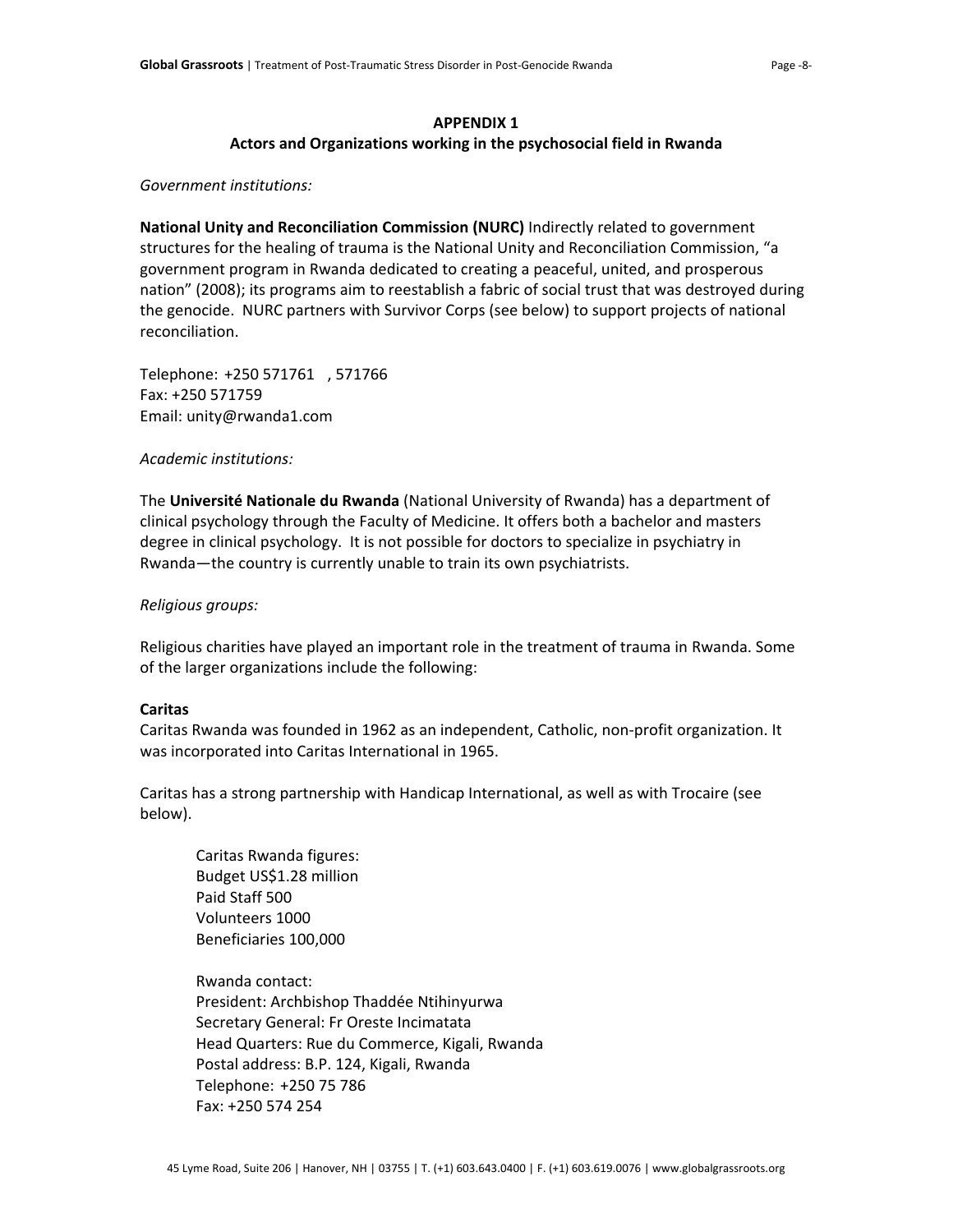Email: caritas1@rwandatel1.rwanda1.com Website: www.caritasrwanda.org

The **Lutheran World Federation** has been among the Christian groups involved in trauma healing. They have partnered with the **Action by Churches Together (ACT)** network. As many other organizations, it has established a solid partnership with the Rwandan government. They focus on issues of peace and reconciliation, and have established a memorial, as well as interfaith groups in the Rukira district, among other places. "Leaders mainly focus on trauma counseling for genocide survivors; promoting peaceful co-existence between Rwanda's ethnic groups; and dealing with issues such as HIV and AIDS" (2006). Rev. Theonesti Mugengana, the leader of the group, argues that challenges are complex, particularly when taking into account that many of the counselors are themselves traumatized.

Hermine Nikolaisen ‐ Resident Representative Kigali, Rwanda Phone: +250 584 460 Mobile: +250 083 005 56 Email: [hnikolaisen@lwf.org.rw](mailto:hnikolaisen@lwf.org.rw)

Headquarters Address:

150, route de Ferney P.O. Box 2100 CH‐1211 Geneva 2 Switzerland

Fax: +41/22‐791 66 30

E‐mail: info@lutheranworld.org

### **Trocaire (Ireland)**

Trocaire is a development agency of the Irish Catholic Church. This organization has been present in Rwanda since 1994, when it instituted an emergency response after the genocide. Since 2000, it has implemented a development agenda, and emphasized programs that target poverty, peace and reconciliation, and civil society development. Trauma counseling is one of their support programs. In 2006‐2007, Trocaire spent 1.7 million euros in Rwanda.

Trócaire Head Office, Maynooth, Co. Kildare, Ireland. Tel: +353 1 6293333 Fax: +353 1 6290661

It is also possible to contact Trocaire by filling out an online form at http://www.trocaire.org/en/contact‐us

Local NGOs: Principal local NGOs and their trauma recovery programs are summarized below.

#### **ARCT‐RUHUKA**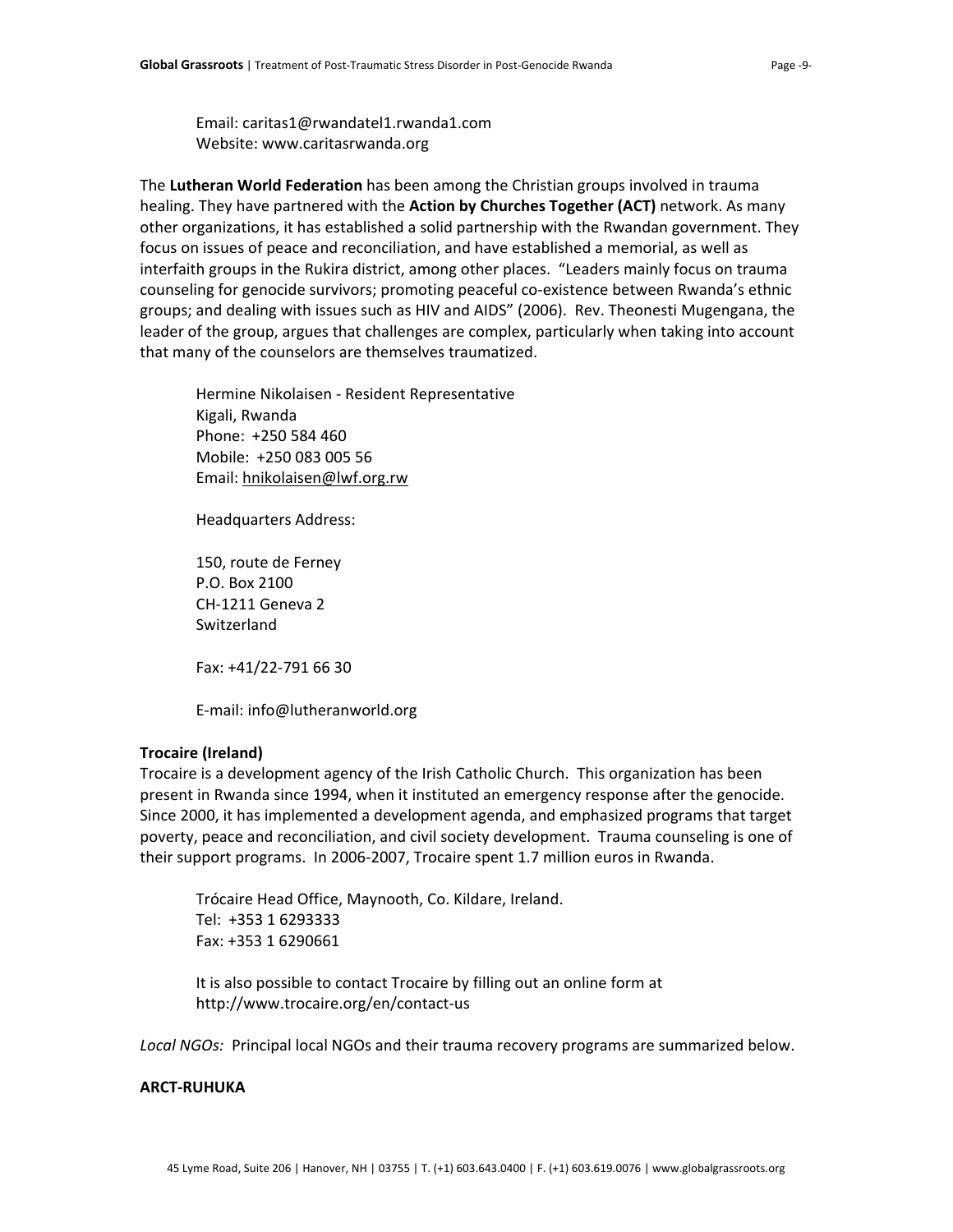Since 1998, ARCT offers trainings for trauma counselors in conjunction with Rwanda's Ministry of Health. It is one of the more active and respected organizations, and collaborates closely with district authorities in the training of counselors. In 2006, it established the ARCT‐RUHUKA Trauma Center in Kigali.

In the past, the organization has focused on adolescent trauma as being central to nationwide development and healing. In 1999, ARCT‐RUHUKA began a pilot adolescent program in one secondary school in Kigali. Counselors gave trainings to staff and provided direct counseling services to students. Results of the pilot program were positive, and ARCT created a longer term program in four needy schools: "Trauma Awareness, Healing, and Group Counseling."

The project started in February 2001 at two schools and lasted until October 2004. It was implemented by four fully qualified trauma counsellors, two at each school. In the second year of the project, two other schools were selected and two more counsellors were employed, and two counsellors were moved from the first two schools to the new schools. One trainer/supervisor was appointed as a Project leader. This official was responsible for the organisation and implementation of the project. She supervised the counsellors, kept in touch with the directors and staff of the schools, and was responsible for monitoring and reporting. Three of the schools were located in, or near towns, one was deep in a rural area. Total students for all schools was 2809. (Olij, 2005).

Training involved all staff members at the participating schools; the Helpful Active Listening program was used. Additionally, all new staff at the schools was trained in these methods at a later date.

Following the training of the staff, sensitization workshops were offered to the students. They involved learning about the "existence, causes, and symptoms of trauma" (Olij, 2005). Later sessions broached themes of sexuality, AIDS, rape, and adolescent issues. Additionally, more specific workshops targeted the local authorities (focusing on the need for constant support and intervention), as well as nearby schools. 530 sensitization sessions were given, reaching about 4000 people.

Finally, direct counseling was offered to school community members. Counselors held office hours almost every day. In addition, group counseling sessions were offered. Children usually started with individual counseling sessions, but were encouraged to move on to group sessions when they were ready. In group sessions, children traumatized by different types of events were brought together; children of people accused of perpetrating the genocide could be placed with children of victims. They discussed the genocide, their families, and their individual responsibility to ensure that similar events did not repeat themselves. Some counseling groups were also formed in neighboring schools.

Additionally, anti trauma groups at the four schools were set up. Their members were trained in Helpful Active Listening, which they use to sensitize other students around trauma. Clubs each have 50-100 student members, and are advised by staff.

The clubs sensitize other students on symptoms of trauma through: psychodrama, poems, dancing, counseling and support of fellow students. The cultural events, including the drama, as well as sport‐activities, are all meant as therapy. Club members also received training in Helpful Active Listening. Large parts of the membership in the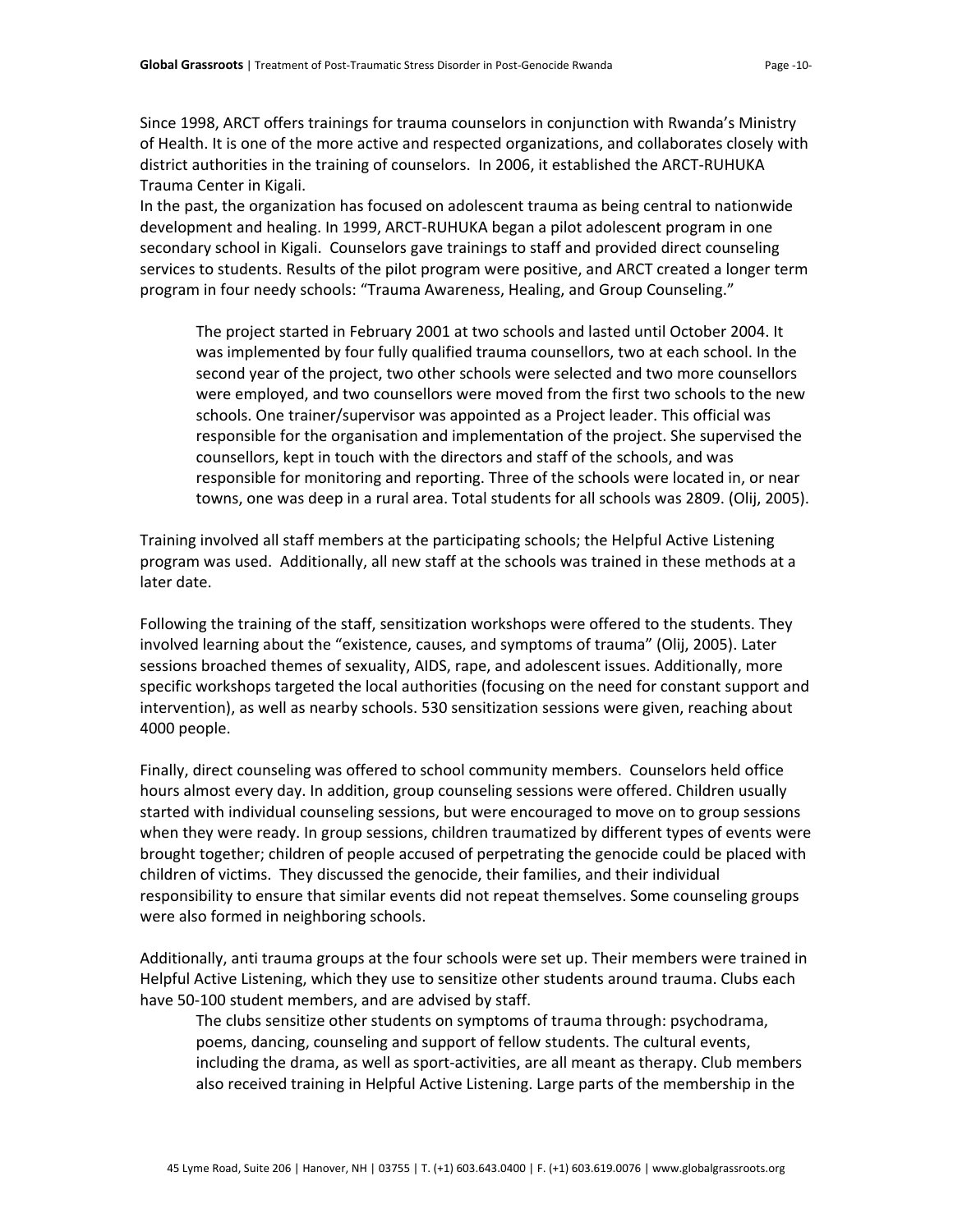clubs were traumatized and therefore use their own experiences in the activities. (Olij, 2005).

Telephone (Office): (250) 785 91 Address: B.P 2040 Kigali

**Asoferwa** (Association de Solidarité des Femmes Rwandaises)

"Founded in September 1994 to assist widows, single mothers, and orphans, this group had grown to more than 1,500 members by 1999. With 40 paid employees, many of them social workers, Asoferwa has been able to provide a variety of social services in different parts of the country, including psychosocial counseling for young people in prison. The association is particularly proud of having built a model village at Ntarama, with assistance from the United Nations High Commission for Refugees and other donors" (Newbury & Baldwin, 2000). Asoferwa works with group counseling for victims of trauma. As late as 2008‐2009, the organization received a grant from the Canadian International Development Agency for \$56,689; the organization is currently active.

2 different sources have different contact information: 1. Phone: (250) 739‐84 Fax: (250) 739‐85 Address: Boulevard de la Paix B.P. 565 Kigali 2. Kimihurura, Avenue Umutekano n° 22 B.P. 565 Kigali‐Rwanda Kimihurura, Avenue Umutekano n° 22 Tél. : (250) 58 63 94 Fax : (250) 58 44 13 E‐mail : asoferwa@rwanda1.com

**Avega Agahozo:** A large and active women's organization, founded in 1995, Avega Agahozo had 10,000 members by 1999. The organization is based in Kigali, but promotes a strategy of decentralization in order to meet the needs of people all over Rwanda; it currently has two regional offices outside of the capital.

Avega Agahozo boasts over 650 trained volunteer trauma counselors across the country; counselors are usually survivors themselves. Avega's psycho‐social‐medical program, created in 1997, is at the core of the organization. It offers medical services and trauma counseling to victims in all provinces of the country. Today, the organization has two full time counselors for traumatized victims of the genocide. Counselors receive training from Medecins Sans Frontieres‐ Belgique (Doctors without Borders‐Belgium), as well as from ARCT (Rwanda Association for Trauma Counselors). Types of trainings include Helpful Active Listening, trauma counseling, individual and group counseling.

Additionally, Avega Agahozo has offered medical services since 1997. They have a clinic with a fulltime nurse and lab assistant, as well as a doctor that comes once a week to tend to serious cases. Since June of 2001, Avega also runs a program which specifically benefits victims of sexual violence with AIDS. Members who test positive for AIDS benefit from medical assistance, as well as social and trauma counseling.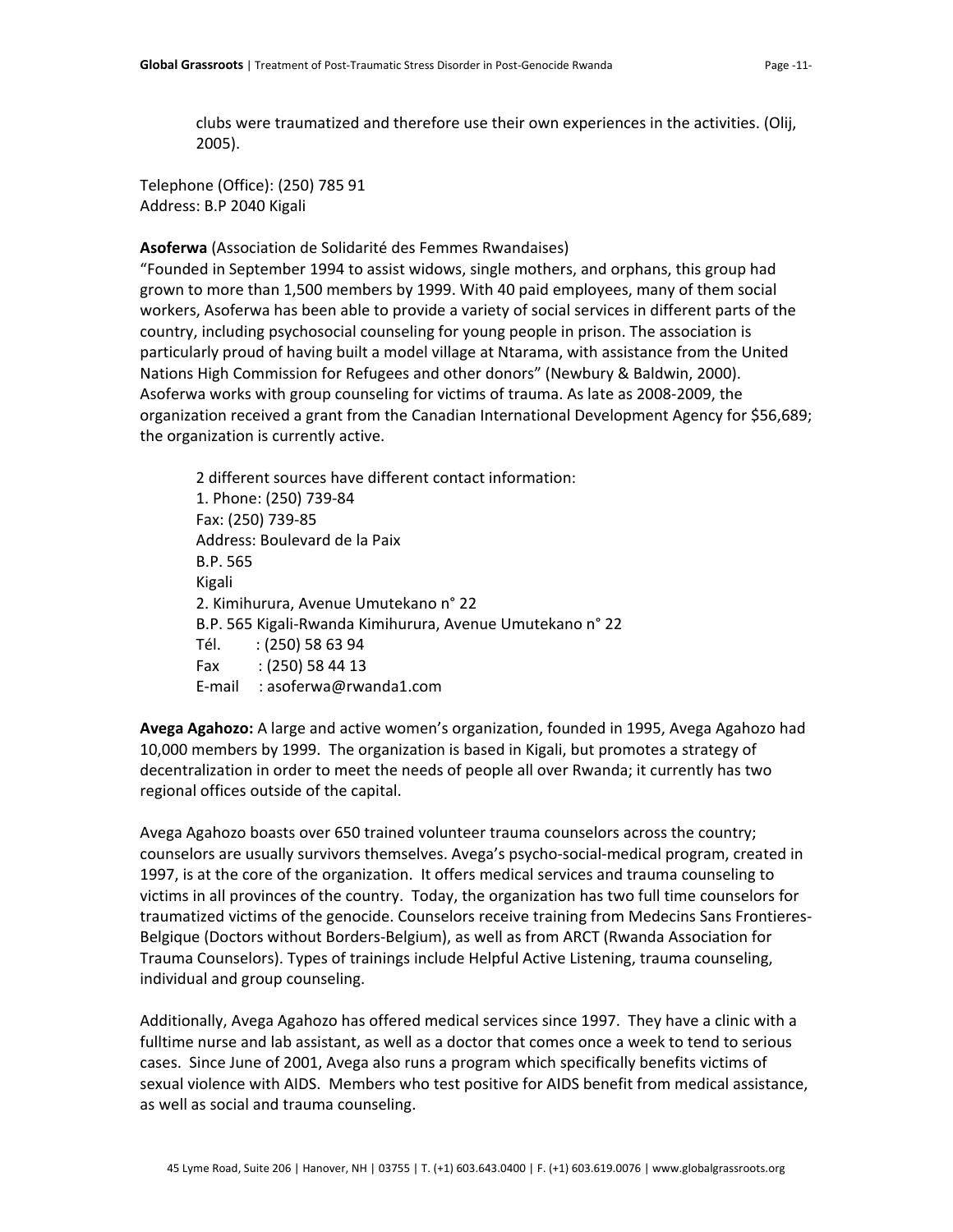Association of Genocide Widows – AGAHOZO PO 1535 Kigali Tel (+250 516125) Fax (+250 516126) Présidente(+250)08520115 Secrétaire Exécutive (+250)08520122 Chargé des projets (+250)08524929 Email: avega@rwanda1.com http://www.avega.org.rw/English.html

**Benishyaka:** Benishyaka is a local NGO with a purpose of caring for widows and orphans of the Rwandan genocide. They approach their mission from a holistic perspective, looking at all aspects of personal development, from skills training to shelter programs to paying orphans' school fees. They also have a program of psychosocial counseling for victims of sexual violence and for traumatized children. (2009 info)

Benishyaka Association Kacyiru, Boulevard de l'Umuganda, opposite Novotel Umubano Hotel, 2<sup>nd</sup> Floor. P.O. Box: 1091 Kigali‐Ville, Rwanda, Tel/Fax: (250) 87083, Email: benasoc@rwandatel1.rwanda1.com

**Ibuka**: Ibuka is a large, umbrella organization for organizations that support genocide survivors. It was founded in 1995 with a mission of helping survivors of the genocide. It represents its organizations nationally and internationally. It originally partnered with the International Criminal Tribunal for Rwanda, but suspended this cooperative agreement in protest of what they perceived to be mistreatment of witnesses—survivors of rape were asked inappropriate questions by the tribunal. In the past, Ibuka has sponsored two international conferences: "The Genocide of the Tutsi in Rwanda" in 1998, and "Life after Death" in 2001. Ibuka partners with other organizations in training survivors to become counselors who will help others overcome their trauma. (2005 info)

Association Ibuka [info@ibuka.org](mailto:info@ibuka.org) BP 625 Kigali Tel/Fax: (250)76446 E‐mail: [info@ibuka.net](mailto:info@ibuka.net)

Ibuka Memoire & Justice Rue de la Prévoyance,58 B‐1000 Bruxelles Tel/Fax: 3225132144 E‐mail : [ibuka\\_rwanda@yahoo.fr](mailto:ibuka_rwanda@yahoo.fr)

**Icyuzuzo**: The widows association of Icyuzuzo is located in Kigali and provides psychosocial support for women through clinics.

Eugene Twagirimana‐ Executive Director twagieugene@yahoo.fr Tel: 250 504 488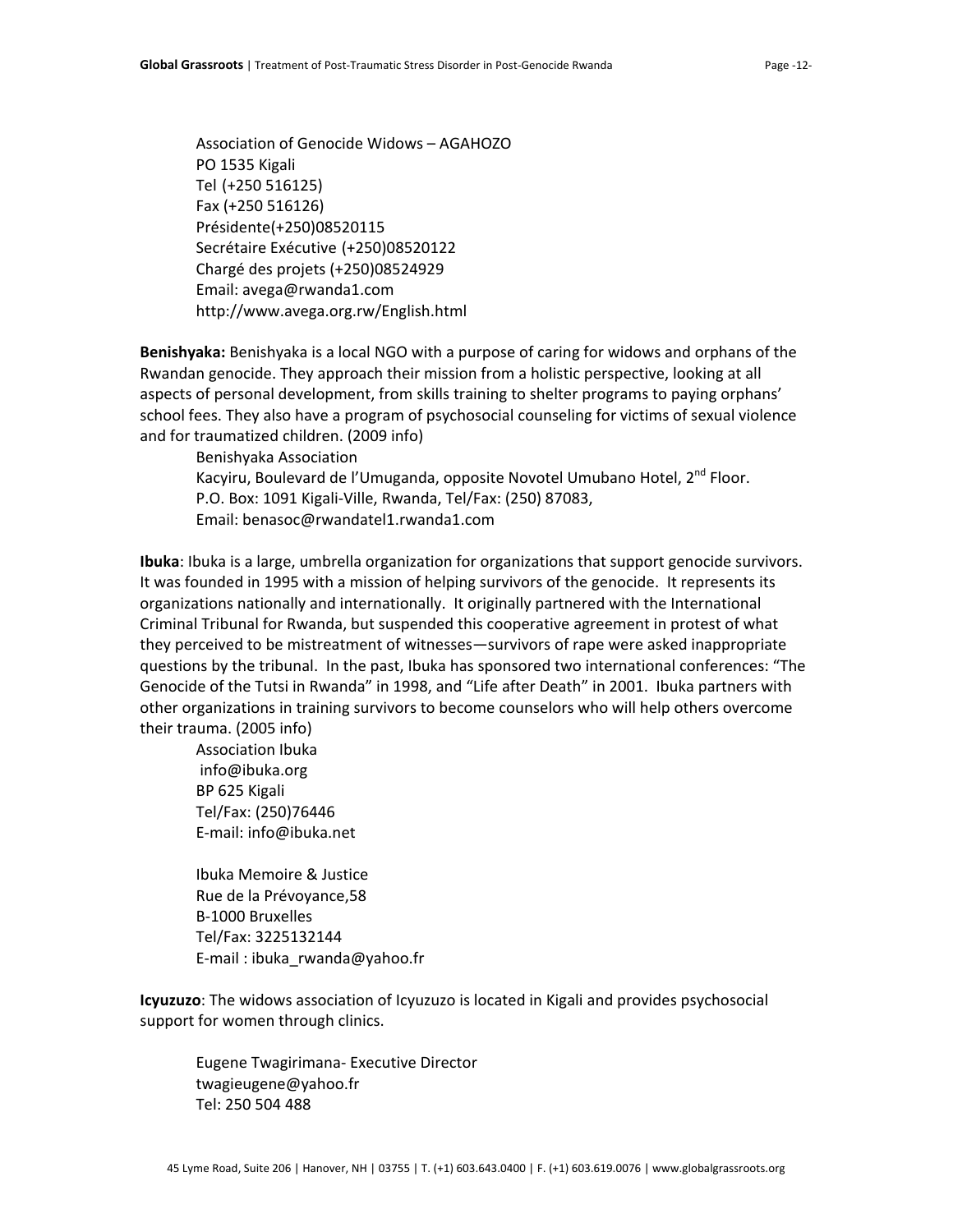Cell phone: 250 08 557 293 [icyuzuzo@yahoo.fr](mailto:icyuzuzo@yahoo.fr) Location: Nyamirambo, Electrogaz Building, 2<sup>nd</sup> Floor. Opposite Regional Stadium, B.P. 2576, Kigali

**ProFemmes Twese Hamwe:** One of the main umbrella organizations for women's organizations throughout the country, ProFemmes has partnered with a variety of international organizations. ProFemmes has over 40,000 members throughout the country. In the past, it has placed particular emphasis on Gacaca courts, advocating for deeper involvement of women in the judiciary process; it has also been heavily involved in peace and reconciliation, especially in reintegrating former combatants. In 2003, it partnered with International Alert to begin a campaign of information surrounding Gacaca courts; the organizations aimed to educate women about dealing with the trauma of rape and war through their active participation in the courts. ProFemmes offers counseling services for traumatized women and children, as well as training and education programs for women.

http://www.profemme.org.rw/<sup>[7](#page-12-0)</sup>

 $\overline{a}$ 

**Rwanda Women's Community Development Network:** RWN runs clinics and support centers for women, known as the Polyclinic of Hope. The organization partners with local and international organizations and is part of a network of over forty community based organizations in Rwanda.

RWN was created by Rwandan women in 1997 and originally funded by Church World Service, even though its funding base has expanded to include other donors. A wide reaching and versatile group, RWN promotes the holistic development of individuals. It recognizes that mental health is central to the personal and socioeconomic development of its target population, and works on addressing health and trauma issues in widows and women victims of sexual violence. Activities designed to promote socioeconomic empowerment are supplemented with trauma healing and legal rights education.

The Polyclinic of Hope offers psychosocial support and trauma counseling, as well as socioeconomic development and human rights empowerment. The group also determined that the need for shelter was pressing, and constructed twenty houses for women, catering to approximately 100 people. "The houses are clustered around a centre implementing "the Polyclinic of Hope experience" [...] This complex, which is a forward-looking space for healing, has come to be known as the Village of Hope" (Kinoti, 2005). The organization has a vision of seeing this model replicated throughout Africa, and has developed a manual for grassroots organizations.

The main center is in Nyamirambo, but new locations have been established in the Bugeresera, Huye, and Gusabo districts. Their activities benefit about 5,000 people; their model includes heavy community involvement and volunteerism from among their beneficiaries.

<span id="page-12-0"></span> $^7$  Their webpage is not constantly updated—at some point it refers to a future ceremony that was to take place in 2003.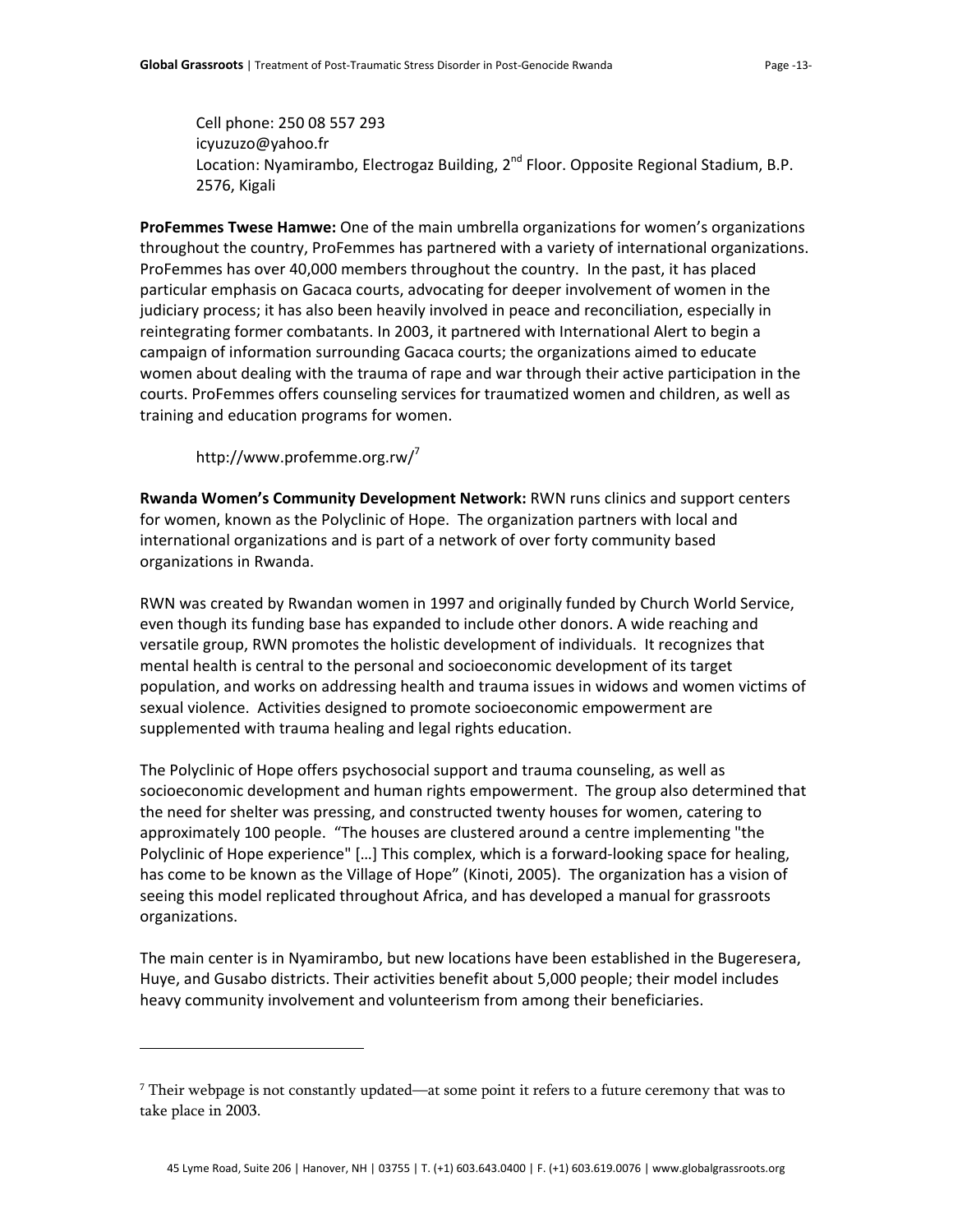Contact person: Winnie Muhumuza Tel: +250 583 662 (Office) +250 08 486 149 (Mobile) rwawnet@rwanda1.com winniea23@yahoo.com Address: Kicukiro next to WFP/PAM P.O. Box 3157, Kigali www.rwandanwomennetwork.org

*International NGOs and multinational development organizations:*

## **Action Nord Sud/Handicap International (France)**

This organization has been present in Kigali since 1994. From 1994 to 1996, it put in place an emergency post conflict program. From 1996 to 2006 it chose to focus its efforts on rural development, especially the psychosocial development of children with psychological problems and the rehabilitation of those with physical handicaps. Since 2006 it has continued its efforts to provide psychosocial support for children and youth, as well as to rehabilitate those with handicaps. It has also directed its attention to those who suffer from HIV/AIDS and epilepsy, all while incorporating elements of mental health into its program.

The Handicap International team is based in Kigali, and has 35 members, 5 of whom are expatriates. Among its members it has 5 psychologists and 2 psychosocial advisors.

USA Contact Information: HANDICAP INTERNATIONAL UNITED STATES 6930 Carroll Avenue ‐‐ Suite 240 Takoma Park, MD 20912‐4468 USA Phone: (301) 891‐2138 Fax: (301) 891‐9193 Website : www.handicap-international.us E‐mail : info@handicap‐international.us

 $\overline{a}$ 

**Luna Children's Charity:** Founded in 2009, Luna is a new organization, and smaller and less established than the others detailed in this document. It offers trainings in peace, reconciliation, and trauma treatment; Luna utilizes the CATT (Children's Accelerated Trauma Technique) developed by Carly Raby<sup>[8](#page-13-0)</sup> as a basis for several training programs, including trainings of trainers.

Luna has a four day course for front line staff members to teach them the skills required to deal with traumatized children and youth. According to the Luna website:

Participants will learn how to teach skills in peace and reconciliation on day 1, based on the peace education programme before moving on to creating working agreements, covering issues such as child protection and safeguarding children and young people on day 2, and finally exploring methods that we have found children will engage with to

<span id="page-13-0"></span><sup>8</sup> Note: I have been unable to find any reviews or outside information on this technique. Contact information for Carly Raby and Luna is: carly.raby@googlemail.com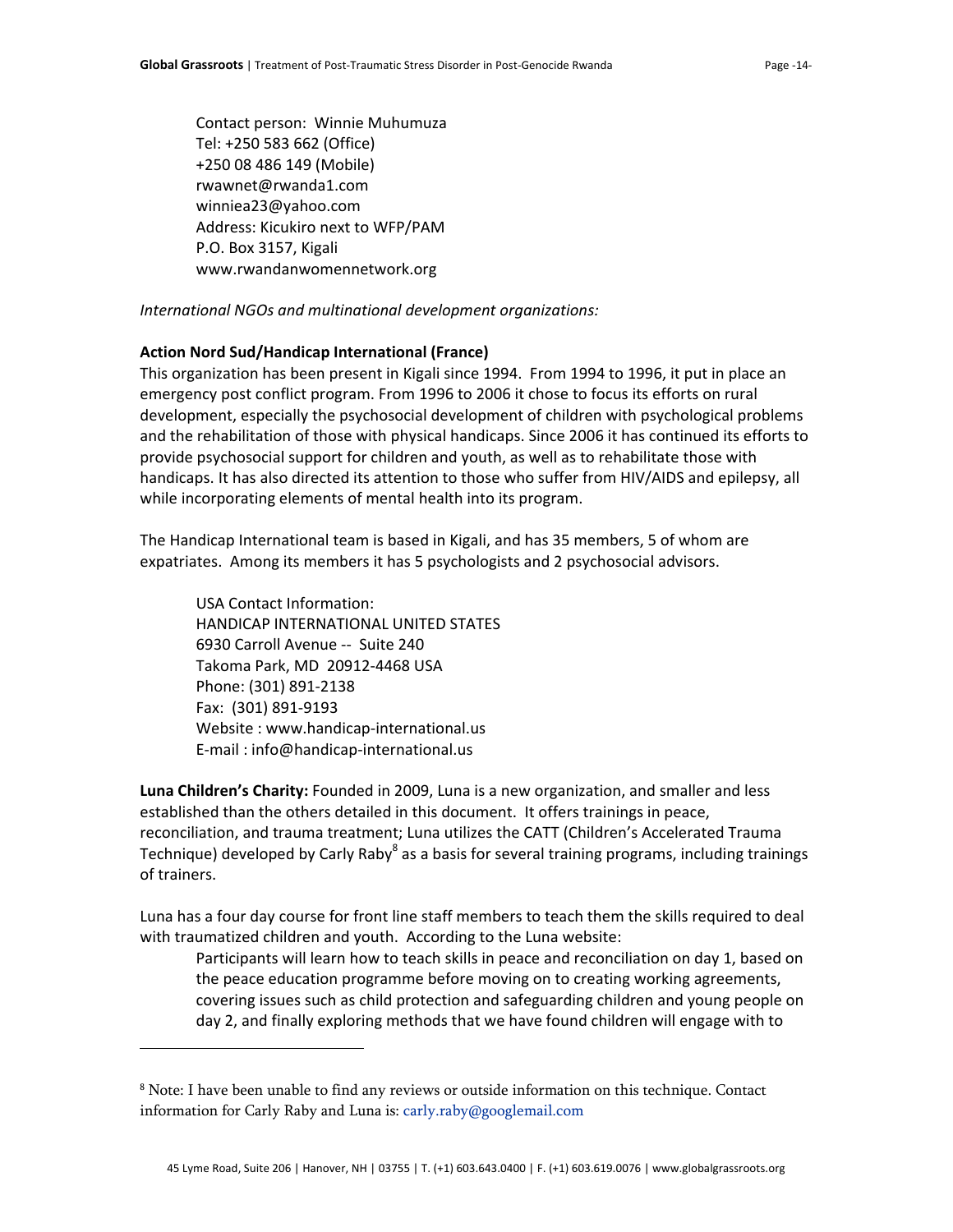help them to overcome traumatic experiences using arts on day 3. We have found it useful to have day 4 free for discussion and questions (2009).

Their general trauma treatment and community building training lasts seven full days (with time for discussion given in the evenings) and is broken up as follows:

Day 1: Basic mental health and emotional well being

training

Day 2: Psychosocial Education and the role of the community in emotional well-being

Day 3: Children's Rights and safeguarding

Day 4: Trauma Treatment for adults

Day 5: Trauma Treatment for children

Day 6: Community Building

Day 7: Revision of learning and questions/ discussion/ debate (2009).

# **Medecins du Monde ("Doctors of the World") (France)**

In Rwanda, Medecins du Monde has formed a partnership with IBUKA (see above list of local NGOs). Their operations benefit around 26,000 people in Rwanda. Together, the two partner organizations offer medical and psychological support to survivors of the genocide in Kigali and sectors of Buhoro, Kibeho, Gatonde, Kibilizi, Busogo, and Musanze.

In its website, the Rwanda mission of Medecins du Monde discusses Gacaca courts as a system of justice inspired by Rwandan culture in terms of conflict resolution, but a system that genocide survivors see as reviving traumatizing events of 1[9](#page-14-0)94 $^9$  (Medecins du Monde, 2009). Medecins du Monde and IBUKA focus their medical and psychological efforts (psychological support, help in the resolution of traumatisms, development of social connections) on those involved with the Gacaca courts. Medecins du Monde also emphasizes its support of IBUKA's institutional development.

Médecins du Monde 62, Rue Marcadet 75018 Paris Téléphone : 01 44 92 15 15 Fax 01 44 92 15 99

To contact Medecins du Monde electronically, fill out a form at: http://www.medecinsdumonde.org/gb/nous\_contacter/demande\_d\_informations

## **Save the Children (UK)**

 $\overline{a}$ 

Save the Children UK focuses on projects of education, health, and child protection services; in the past, it has done substantial work with child soldiers by partnering with UNICEF and the International Rescue Committee in providing them with psychosocial support and education.

<span id="page-14-0"></span><sup>9</sup> The original webpage is in French: "un système de justice inspiré de la culture rwandaise en matière de règlement des conflits, mais que les rescapés du génocide voient comme un système ravivant les traumatismes de 1994" (Medecins du Monde, 2009).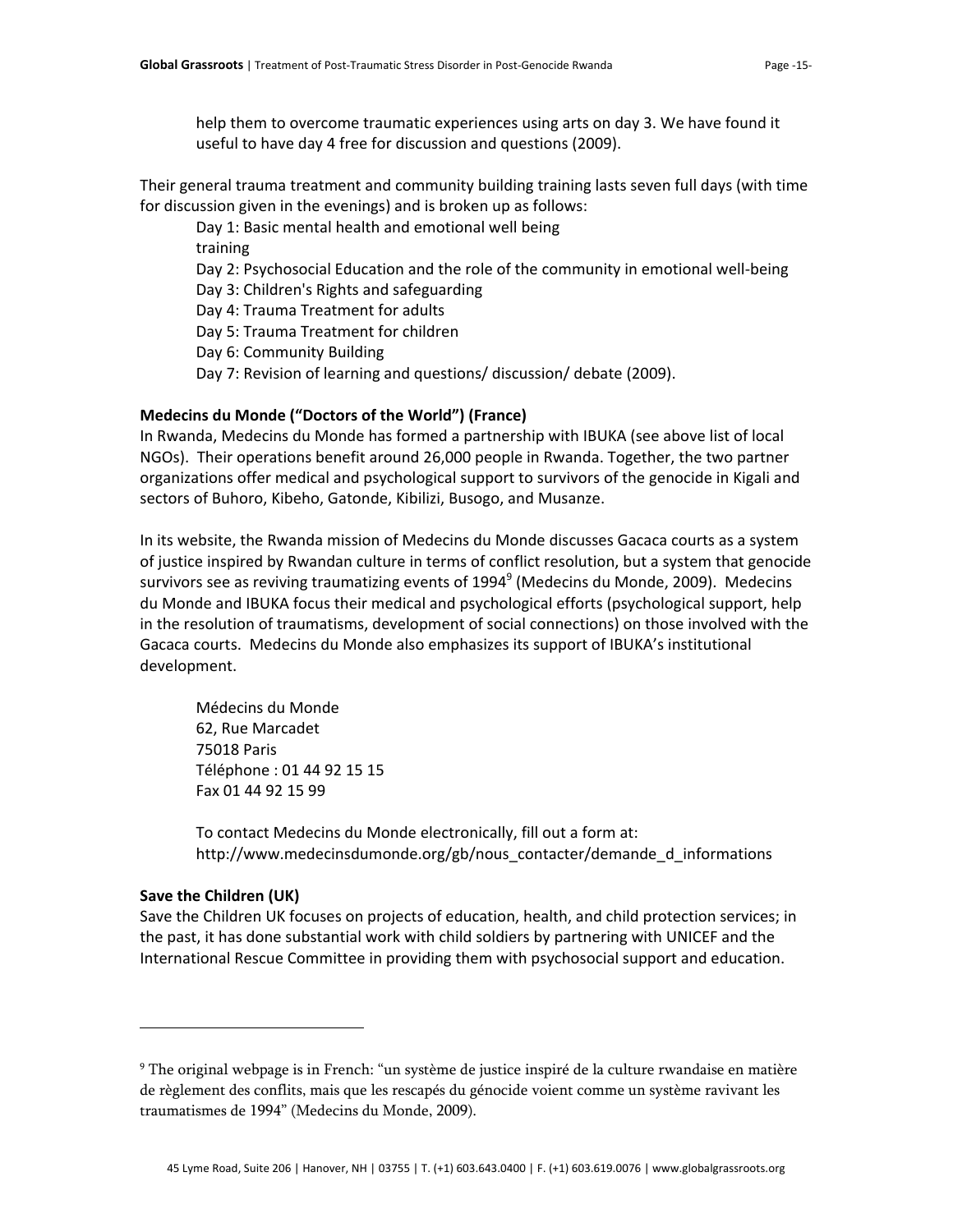Telephone: 020 7012 6400 (or 0044 20 7012 6400 if calling from outside the UK) Email: supporter.care@savethechildren.org.uk

1 St John's Lane London EC1M 4AR United Kingdom

Save the Children USA and Red Barnet (Save the Children Denmark) have also been active in Rwanda.

Red Barnet Rosenørns Allé 12 DK ‐ 1634 Copenhagen V Email: redbarnet@redbarnet.dk Telephone: (+ 45) 35 36 55 55 Fax: ( + 45) 35 39 11 19

Save the Children U.S. Headquarters: 54 Wilton Road Westport, CT 06880 Tel: (203) 221‐4030 and (800) 728‐3843 twebster@savechildren.org 2000 L Street NW, Suite 500 Washington, DC 20036 Tel: 202‐640‐6600

**Survivor Corps (USA):** Survivor Corps works with former combatants and supports survivors who are testifying at the Gacaca courts, as well as with Rwandans with disabilities. The organization has numerous partners, including IBUKA and ARCT‐RUHUKA, with which it works to provide both direct counseling and to train genocide survivors to provide peer support to traumatized victims.

Survivor Corps recognizes the potential for reconciliation inherent in the Gacaca court system, but also the possibility for yet another traumatic experience for survivors who are testifying. The organization trains survivors to provide peer support to victims who are testifying, and works with them throughout the reconciliation process, even after the actual hearings have ended.

Contact Information: Albert Nzamukwereka Survivor Corps Country Coordinator‐Rwanda Phone: 250 083 03 168 albert.nzamukwereka@gmail.com

Robert Mugisha Africa Programs Associate Survivor Corps 2100 M St. NW Suite 302